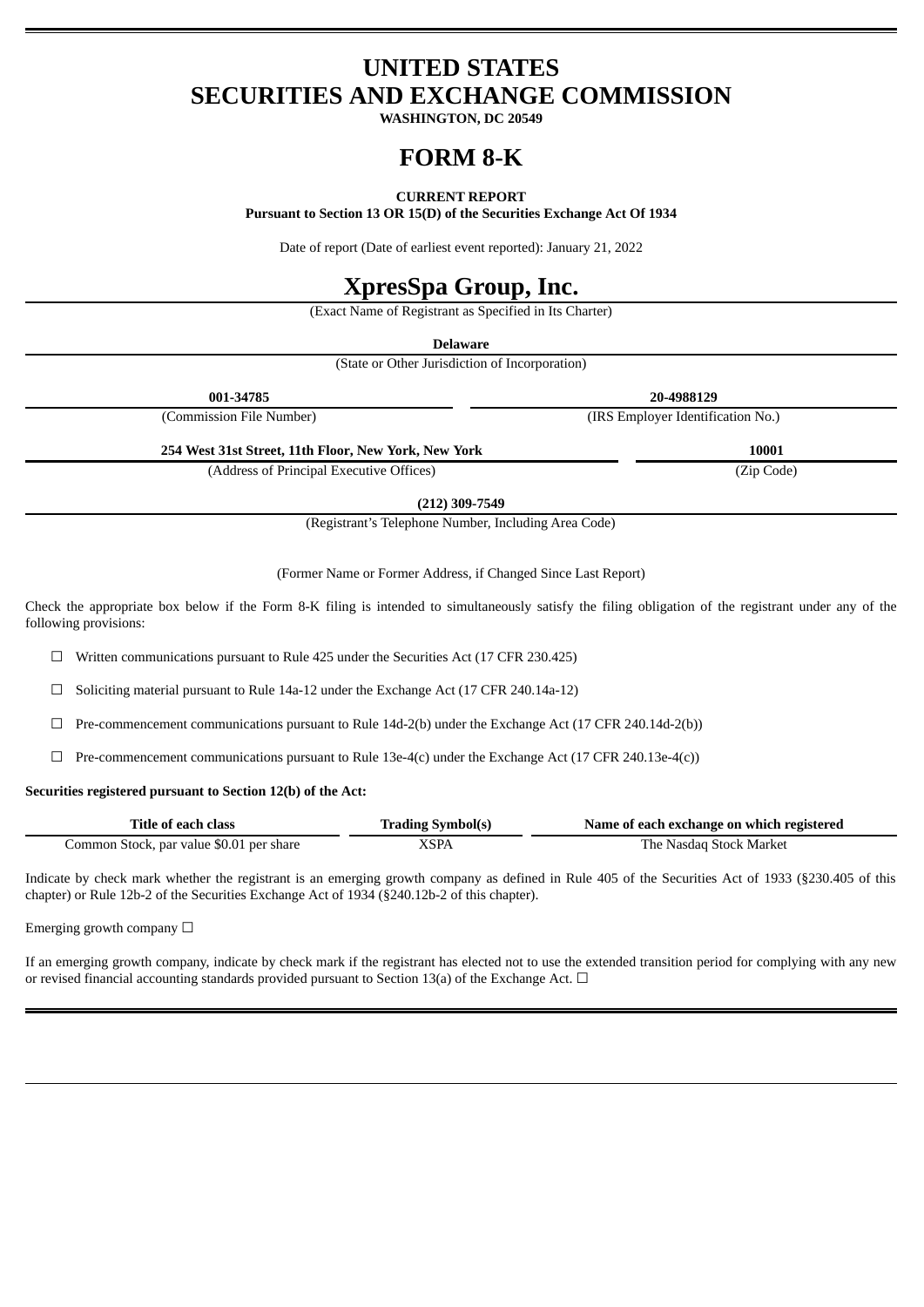## Item 5.02. Departure of Directors or Certain Officers: Election of Directors: Appointment of Certain Officers: Compensatory Arrangements **of Certain Officers**

As previously reported by XpresSpa Group, Inc. (the "Company") in its Current Report on Form 8-K dated January 19, 2022 (the "January 19, 2022 8-K"), Douglas Satzman resigned as the President and Chief Executive Officer of the Company for personal reasons effective as of January 19, 2022.

On January 21, 2022, Mr. Satzman entered into a Separation Agreement and Release in favor of the Company (the "Separation and Release"), settling all claims related to his employment with the Company and under his Employment Agreement with the Company, dated as of February 19, 2019 (the "Employment Agreement"), and otherwise setting forth the terms and conditions of his separation from service with the Company and severance arrangements in connection therewith.

Under the terms of the Separation and Release, Mr. Satzman will receive (i) an amount equal to his current annual base salary (\$475,000) as severance, payable over the 12-month period following January 21, 2022 in accordance with the Company's regular payroll schedule and (ii) if elected by Mr. Satzman, subsidization of COBRA continuation payments under the Company' group medical insurance plans until the earlier of January 31, 2023, the date he is eligible under another employer's heath plan or Medicare, or the expiration of the maximum COBRA continuation coverage period for which he eligible under law. The Separation and Release provides (i) that Mr. Satzman is entitled to incentive compensation of \$168,341 attributable to calendar year 2021 (of which amount \$10,000 represents expense reimbursement), as provided in his Employment Agreement, (ii) that the vesting of all stock options, RSUs and other stock-based awards outstanding held by Mr. Satzman as of the effective date of the Separation and Release vest immediately after such effective date, and (iii) for a general release in favor of the Company.

As previously reported, the Separation and Release effectuates Mr. Satzman's resignation a director of the Company and all of its subsidiaries. The previously reported appointment of Scott R. Milford as a member of the Board with an initial term expiring at the Company's 2022 Annual Meeting of Stockholders became effective as of January 21, 2022, the effective date of Mr. Satzman's resignation as a director. The information regarding Mr. Milford in the third through fifth paragraphs of Item 5.02 of the January 19, 2022 8-K is incorporated by reference herein.

The foregoing description of the Separation Agreement and Release is qualified in its entirety by the full text of the agreement, a copy of which is filed as Exhibit 10.1 hereto and incorporated herein by reference.

#### **Item 9.01. Financial Statements and Exhibits**

- (d) Exhibits
	- [99.1](#page-3-0) Separation [Agreement](#page-3-0) and Release, dated as of January 21, 2022, between XpresSpa Group, Inc. and Douglas Satzman
	- 104 Cover Page Interactive Data File (embedded within the Inline XBRL document).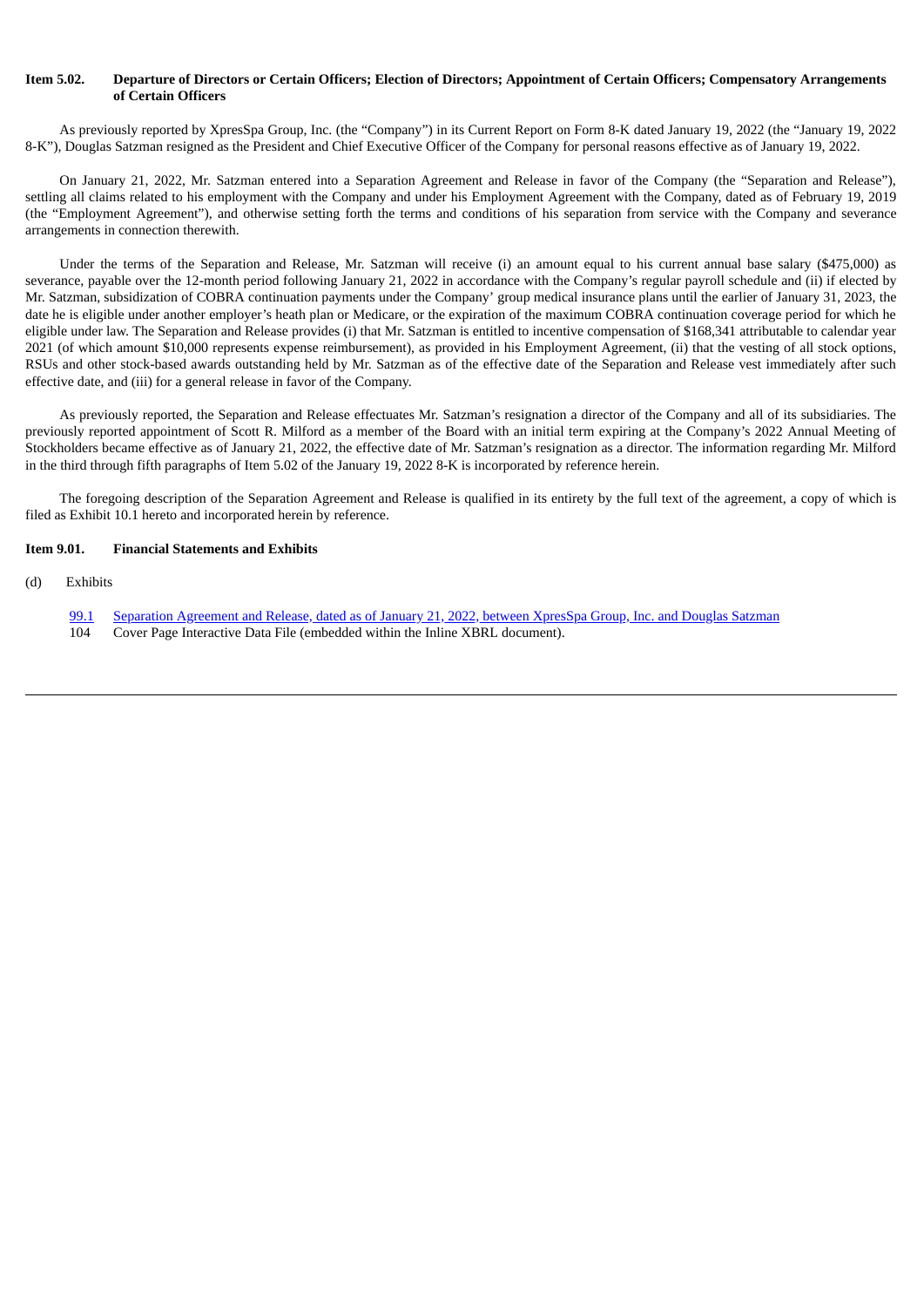## **SIGNATURES**

Pursuant to the requirements of the Securities Exchange Act of 1934, the registrant has duly caused this report to be signed on its behalf by the undersigned hereunto duly authorized.

Date: January 26, 2022 By: /s/ Cara Soffer

**XpresSpa Group, Inc.**

Name: Cara Soffer Title: General Counsel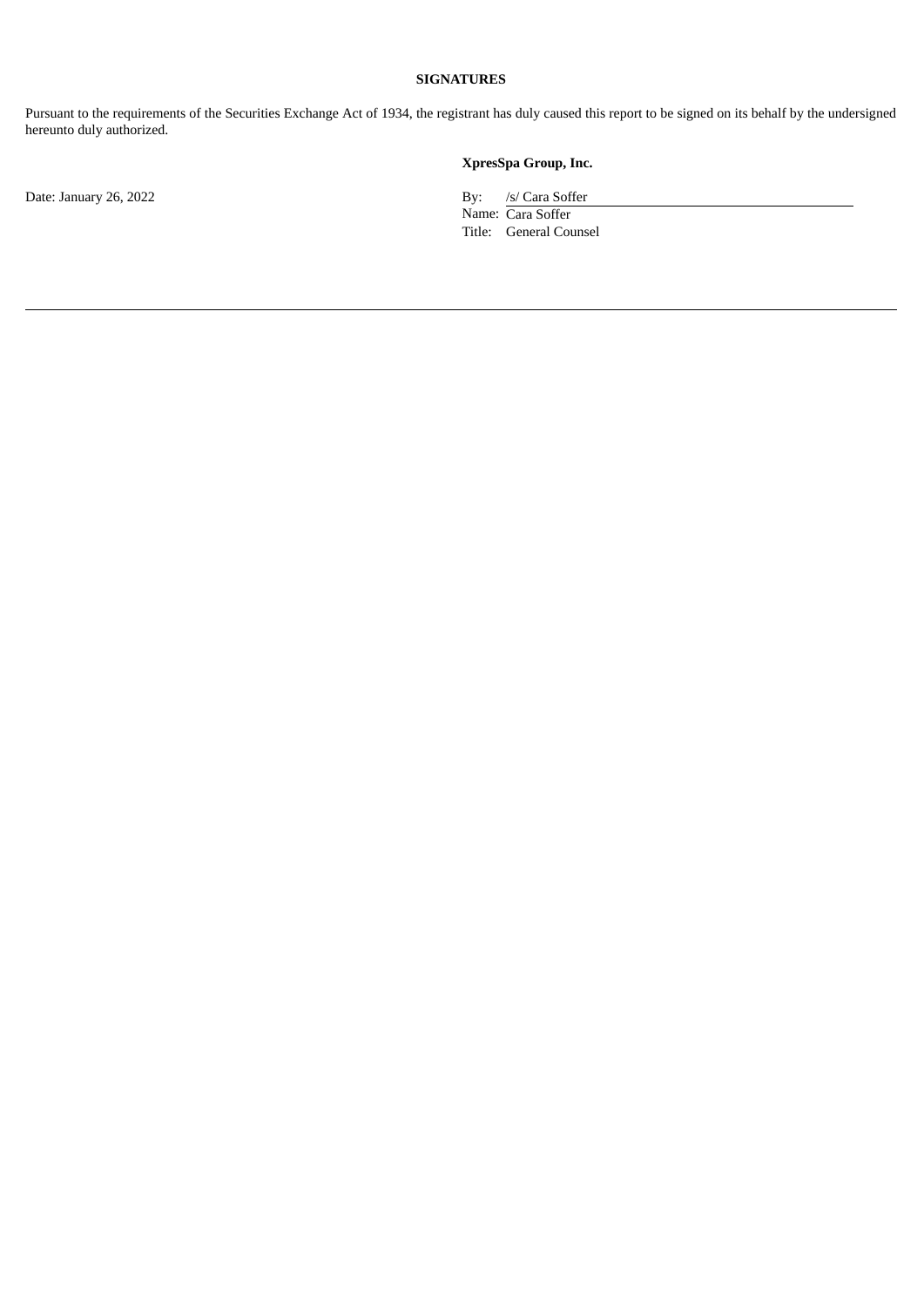## **SEPARATION AGREEMENT AND RELEASE**

<span id="page-3-0"></span>This Separation Agreement and Release (this "Release") is dated as of January 21, 2022 and is made between XpresSpa Group, Inc., including its divisions, subsidiaries, parent and affiliated corporations, their successors and assigns (individually and collectively the "Company") and with Douglas Satzman, together with his heirs, executors, administrators, successors and assigns ("I" or "me").

WHEREAS, the Company and I entered into an Executive Employment Agreement dated February 11, 2019 (said agreement and any and all amendments collectively, the "Employment Agreement"), and now desire to terminate my employment relationship and settle all legal rights and obligations resulting from my employment with the Company;

NOW, THEREFORE, in consideration of the foregoing and the mutual promises, representations and undertakings of the parties set forth herein, the adequacy and sufficiency of which are hereby acknowledged, the parties hereto agree as follows:

1. Capitalized Terms. Capitalized terms not defined herein shall, unless otherwise indicated herein, have the meanings ascribed to them in the Employment Agreement.

1. Termination of Employment. The Employment Agreement will not be renewed, and my employment with the Company further shall be terminated effective as of January 19, 2022 (the "Termination Date"). Irrespective of whether I sign this Release, I understand that I will be entitled to One Hundred Sixty-Eight Thousand Three Hundred Forty-One Dollars and Zero Cents (\$168,341.00) of Incentive Compensation attributable to calendar year 2021, which amount shall be paid to me in the next pay period following the execution of this Release. In addition, all stock options, RSUs and other stockbased awards outstanding and held by me as of the Effective Date will vest immediately after the Effective Date, notwithstanding any vesting provisions set forth such stock-based awards or the Employment Agreement and subject to the applicable requirements of Section 409A of the Internal Revenue Code of 1986, as amended, provided that in the sole discretion of the Board, during the Post-Termination Period (as defined in the Employment Agreement as one year period immediately following the termination of employment of Executive), I shall make myself reasonably available and cooperate with reasonable requests from the Company concerning any business or legal matters (including, without limitation, response to a subpoena or testimony in any litigation matters) involving facts or events relating to the Company that may be within my knowledge. In addition, for purposes of any and all such awards, my employment shall be considered to have been terminated involuntarily without Cause.

2. Consideration. I understand that in consideration for my execution of this Release, Company agrees to: (a) pay me an amount equal to one year of my annual Base Salary (\$475,000), less applicable deductions and withholdings, payable in equal installments over a period of twelve (12) months, in accordance with the Company's regular payroll practices, commencing on the Company's next regular payroll date following the expiration of the Effective Date (as defined in Section 15 herein); and (b) provided I timely and properly elect COBRA continuation coverage under the Company's group medical insurance plans, Company will continue to subsidize my coverage in such plan(s), at no cost to me, until the earlier of (i) January 31, 2023; (ii) the date I become covered under another employer's health plan or Medicare; or (iii) the expiration of the maximum COBRA continuation coverage period for which I am eligible under law (together, the "Severance Benefits"). Notwithstanding the foregoing, it is understood and agreed that (x) no payment shall be made or begin before the Effective Date of this Release; and (y) at the end of the period set forth in (b) above, I shall be eligible to continue coverage, pursuant to COBRA, and shall be responsible for the entire COBRA premium(s) for the entirety of the applicable COBRA continuation period. It is further understood that, should I decline to sign this Release, I will still be eligible to continue participation in any of the Company's group insurance plans in which I am enrolled pursuant to COBRA at my own expense.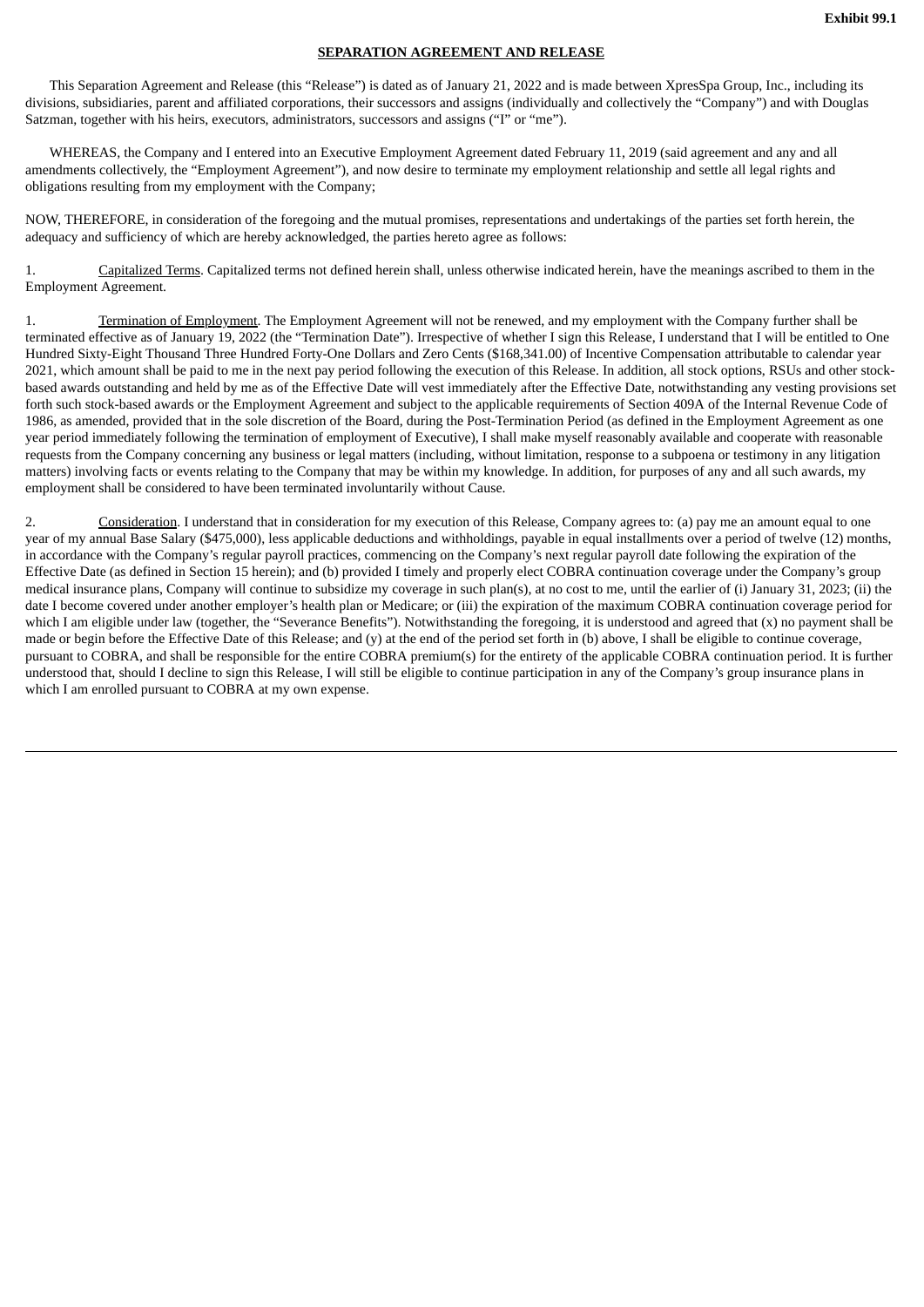I acknowledge that I will not accrue or earn any additional or supplemental benefits of any kind by virtue of any of the Severance Benefits described above. I acknowledge that, in the absence of my execution of this Release, I would not otherwise be entitled to these Severance Benefits. I further acknowledge that, upon receipt of my final paycheck on the Company's next regular payroll date, and the Severance Benefits, I have received all wages and employment benefits due to me through the Termination Date, and I understand that, except as specifically provided in this Release, I am not entitled to any other payments for salary, severance, notice, vacations, holidays, sick leave, paid time off, compensatory time or other benefits of any kind or to any other form or kind of payment, allowance or compensation, including but not limited to short-term and long-term disability insurance or benefits and life insurance coverage.

3. Resignation from Board Roles. I agree to, and by executing this Release do hereby, resign as a member of the Board of Directors of the Company and as a board member, manager, managing member, officer or similar capacity with all of the Company's divisions, subsidiaries, parent and affiliated corporations on which I serve as of the date of this Release. In my capacity as a director of the Company, I also hereby waive notice of and consent to the holding of any special meetings of the Board held prior to the date hereof to discuss the subject matter of this Release and the Employment Agreement and agree and consent that any and all lawful business transacted at such meeting(s) (or any adjournment(s) thereof) were valid and legal and of the same force and effect as if such meeting(s) (or adjourned meeting) were held after notice duly given.

4. Conditions Applying to Payment of Benefits. I understand and agree that the compensation and benefits payable to me pursuant to Section 3 above are subject to my compliance with the terms and conditions set forth in this Release, of the Non-Disclosure and Non-Solicitation Agreement dated February 11, 2019 (the "NDA"), and the Employment Agreement.

5. General Release of Claims. I hereby voluntarily release Company, and its subsidiaries, partners, affiliates, owners, agents, officers, directors, employees, successors and assigns, and all related persons, individually and in their official capacities (hereinafter collectively referred to as the "Released Parties"), of and from any and all claims, known and unknown, relating to my employment or cessation of employment that I, my heirs, executors, administrators, successors, and assigns, have or may have as of the date of execution of this Release, including, but not limited to, any alleged violation of any of (a)The National Labor Relations Act; Title VII of the Civil Rights Act of 1964; Sections 1981 through 1988 of Title 42 of the United States Code; Civil Rights Act of 1991; The Employee Retirement Income Security Act of 1974 ("ERISA"); The Age Discrimination in Employment Act of 1967; The Americans with Disabilities Act of 1990; The Fair Credit Reporting Act; The Fair Labor Standards Act; The Occupational Safety and Health Act; The Family and Medical Leave Act of 1993; Executive Order 11246; The New York Equal Pay Law; The New York Human Rights Law; The New York Civil Rights Law; The New York State Wage and Hour Laws; The New York Labor Law, The New York Executive Law, The New York Occupational Safety and Health Laws, The New York City Administrative Code, The New York City Human Rights Law, and the New York City Earned Safe and Sick Time Act; including any amendment, consolidation or re-enactment of any of the foregoing; (b) any other federal, state or local civil or human rights law or any other local, state or federal law, regulation or ordinance; (c) any public policy, contract (including but not limited to the Employment Agreement and/or the Incentive Compensation Agreement), tort, or common law; (d) any claims for vacation, sick or personal leave, pay or payment pursuant to any practice, policy, handbook, or manual of Company, including any claim for outstanding or unpaid reimbursements; or (e) any allegation for costs, fees or other expenses including attorneys' fees and expert's fees incurred in these matters. Notwithstanding the foregoing, the release set forth in this Section 6 shall not apply to:  $(x)$  any claims for the payments and benefits in this Release, or  $(y)$  any vested employee benefits accrued by me prior to the effective date of this Release under any compensation or benefit plans, programs and arrangements maintained by Company for the benefit of its employees and subject to ERISA.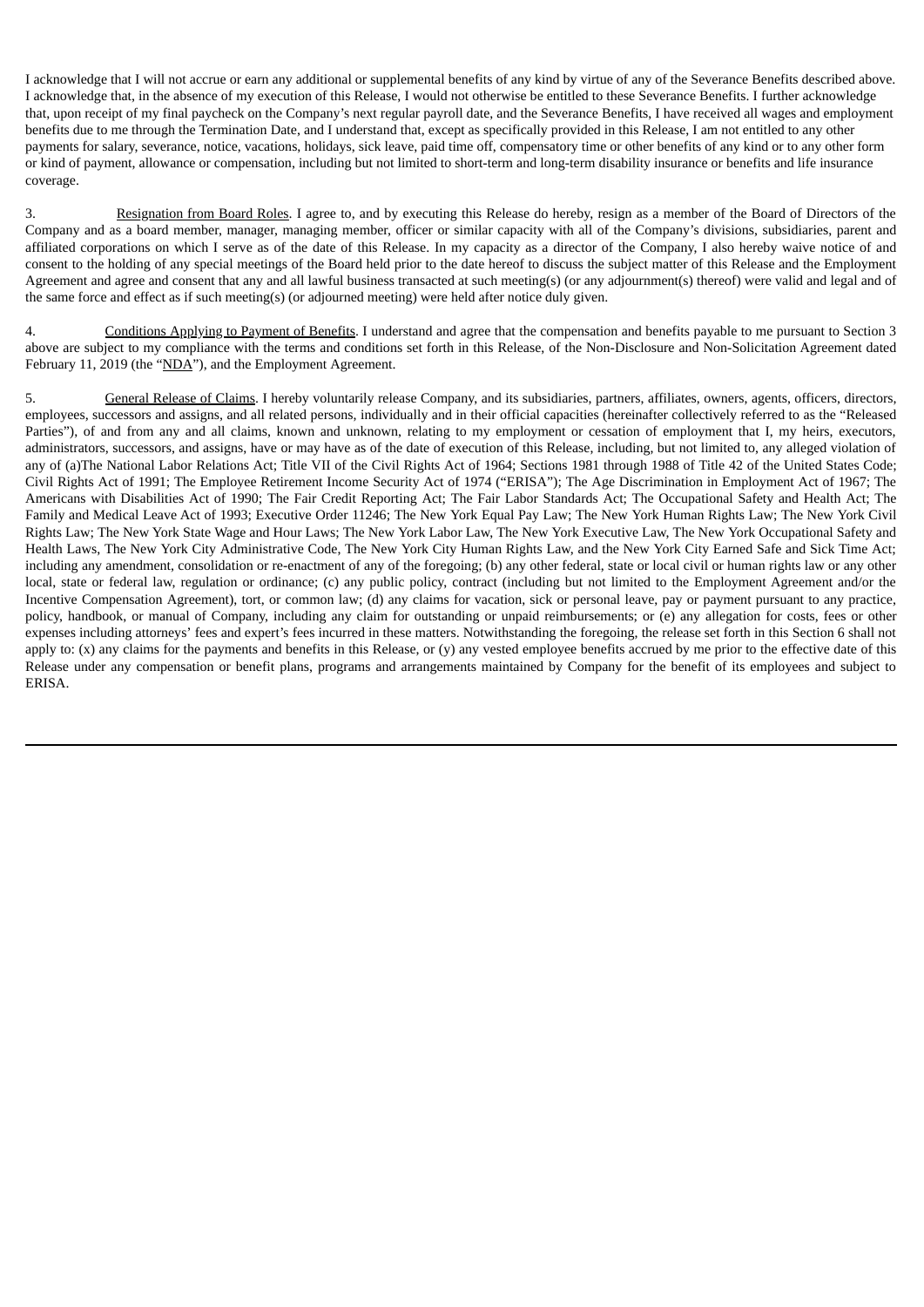6. No Existing Claims. I confirm that, to my knowledge, no claim, charge, or complaint against the Released Parties exists before any federal, state, or local court or administrative agency.

7. No Participation In Claims. I understand that if this Release were not signed, I would have the right to voluntarily assist other individuals in bringing claims against the Released Parties. I hereby waive that right and shall not provide any such assistance other than assistance in an investigation or proceeding conducted by an agency of the United States government.

7. Nonadmission of Wrongdoing. I agree that neither this Release nor the furnishing of the consideration for this Release shall be deemed or construed at any time for any purpose as an admission by the Released Parties of any liability or unlawful conduct of any kind.

### 8. Other Covenants.

(a) I shall abide by the provisions the NDA, the terms of which shall survive the signing of this Release. The term "Termination Date" as that term is used in the NDA shall be the date of this Release. Further, I agree that I will abide by any and all common law and/or statutory obligations relating to protection and non-disclosure of the Company's trade secrets and/or confidential and proprietary documents and information.

(b) I agree that all non-public information relating in any way to this Release and/or the negotiations leading up to it, including the terms and amount of financial consideration provided for in this Release, shall be held confidential by me and shall not be publicized or disclosed by me to any person (other than an immediate family member, legal counsel or financial advisor, provided that any such individual to whom disclosure is made agrees to be bound by these confidentiality obligations), business entity or government agency (except as mandated by state or federal law), except that nothing in this paragraph shall prohibit me from participating in an investigation with a state or federal agency if requested by the agency to do so.

I will not make any statements that are professionally or personally disparaging about, or adverse to, the interests of the Released Parties including, but not limited to, any statements that disparage any person, service, finances, financial condition, capability or any other aspect of the business of the Company, and that I will not engage in any conduct which could reasonably be expected to harm professionally or personally the reputation of the Released Parties.

9. Breach of Agreement. I agree that if I breach any of the promises set forth in this Release, including its incorporation of the NDA, or if I challenge this Release, Company shall have the right to terminate the benefits payable under this Release and/or the Employment Agreement and to require me to return all monies paid by Company in consideration for my signing this Release.

10. Governing Law and Interpretation. This Release shall be governed by and construed in accordance with the laws of the State of New York without regard to its conflict of laws provisions. If any portion of this Release is declared to be unenforceable by a court of competent jurisdiction in any action in which I participate or join, I agree that all consideration paid to me under this Release and/or the Employment Agreement shall be offset against any monies that I may receive in connection with any such action.

11. Entire Agreement. I acknowledge that I have not relied on any representations, promises, or agreements of any kind made to me in connection with my decision to sign this Release, except for those set forth in the Employment Agreement.

12. Amendment. This Release may not be amended except by a written agreement signed by both parties which specifically refers to this Release.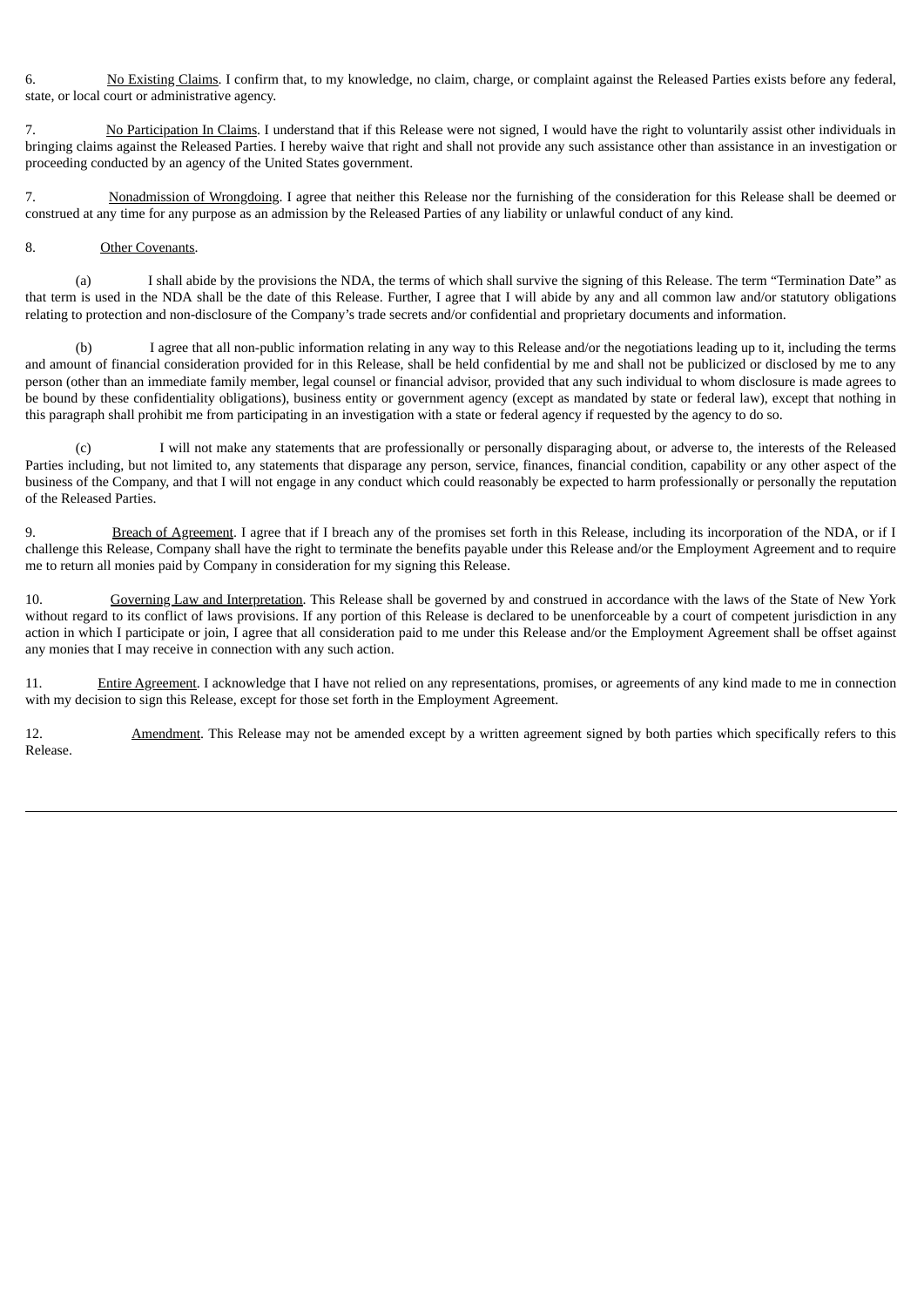13. Right to Revoke. I understand that I have the right to revoke this Release at any time during the seven (7) day period following the date on which I first sign the Release. If I want to revoke, I must make a revocation in writing which states: "I hereby revoke my Release." This written revocation must be

received by the Chief Operating Officer of the Company before the end of the seven-day revocation period; otherwise, such revocation shall not be effective.

## 14. Waiver of Claims.

(a) In consideration of the terms of this Release and the monies paid by the Company, as described in Paragraph 2 of this Release (which I agree constitute consideration in addition to anything of value to which I am already entitled), I agree that this Release constitutes a knowing and voluntary waiver of all waivable rights or claims I may have against the Released Parties, or any of them, including, but not limited to, all rights or claims arising under the Age Discrimination in Employment Act of 1967, as amended (the "ADEA"), including, but not limited to, all claims of age discrimination in employment and all claims of retaliation in violation of the ADEA.

(b) I understand that, by entering into this Release, I do not waive rights or claims that may arise after the date this Release is executed.

(c) I understand that this Release will not affect the rights and responsibilities of the U.S. Equal Employment Opportunity Commission ("EEOC") to enforce the ADEA, and further understand that this Release will not be used to justify interfering with my protected right to file a charge or participate in an investigation or proceeding conducted by the EEOC, the National Labor Relations Board, the Securities and Exchange Commission, the Occupational Safety and Health Administration, or any similar federal, state, or local agency. I knowingly and voluntarily waive all rights or claims (that arose prior to my execution of this Release) that I may have against the Released Parties, or any of them, to receive any benefit or remedial relief (including, but not limited to, reinstatement, back pay, front pay, damages, and attorneys' and experts' fees) as a consequence of any charge or compliant filed with the EEOC or any other agency, and of any litigation concerning any facts alleged in any such charge or complaint.

15. Effective Date. This Release shall not become effective or enforceable until the expiration of the 7-day revocation period described in Section 13 above.

#### I HAVE READ THIS AGREEMENT IN ITS ENTIRETY.

I UNDERSTAND THAT BY SIGNING THIS RELEASE, I SHALL BE GIVING UP IMPORTANT RIGHTS, AND SHALL BE WAIVING MY RIGHTS UNDER FEDERAL, STATE AND LOCAL LAW TO BRING ANY CLAIMS THAT I HAVE OR MIGHT HAVE AGAINST THE RELEASED PARTIES INCLUDING BUT NOT LIMITED TO THE ACTS, STATUTES, CODES, ORDINANCES, RULES AND LAWS SET FORTH IN THIS RELEASE, AND ANY OTHER CONSTITUTIONAL, STATUTORY COMMON LAW RIGHTS AND PRIVILEGES.

I UNDERSTAND THAT MY RIGHT TO RECEIVE SEPARATION PAYMENTS SET FORTH IN SECTION 3 OF THIS RELEASE IS SUBJECT TO THE TERMS AND CONDITIONS SET FORTH IN THIS RELEASE AND THAT I WOULD AND WILL NOT RECEIVE SUCH SEVERANCE BENEFITS BUT FOR MY EXECUTION OF THIS RELEASE.

I HAVE BEEN ADVISED IN WRITING TO CONSULT WITH AN ATTORNEY PRIOR TO SIGNING THIS RELEASE. I HAVE HAD A REASONABLE OPPORTUNITY TO RETAIN AND CONSULT WITH AN ATTORNEY BEFORE SIGNING THIS RELEASE AND HAVE DONE SO.